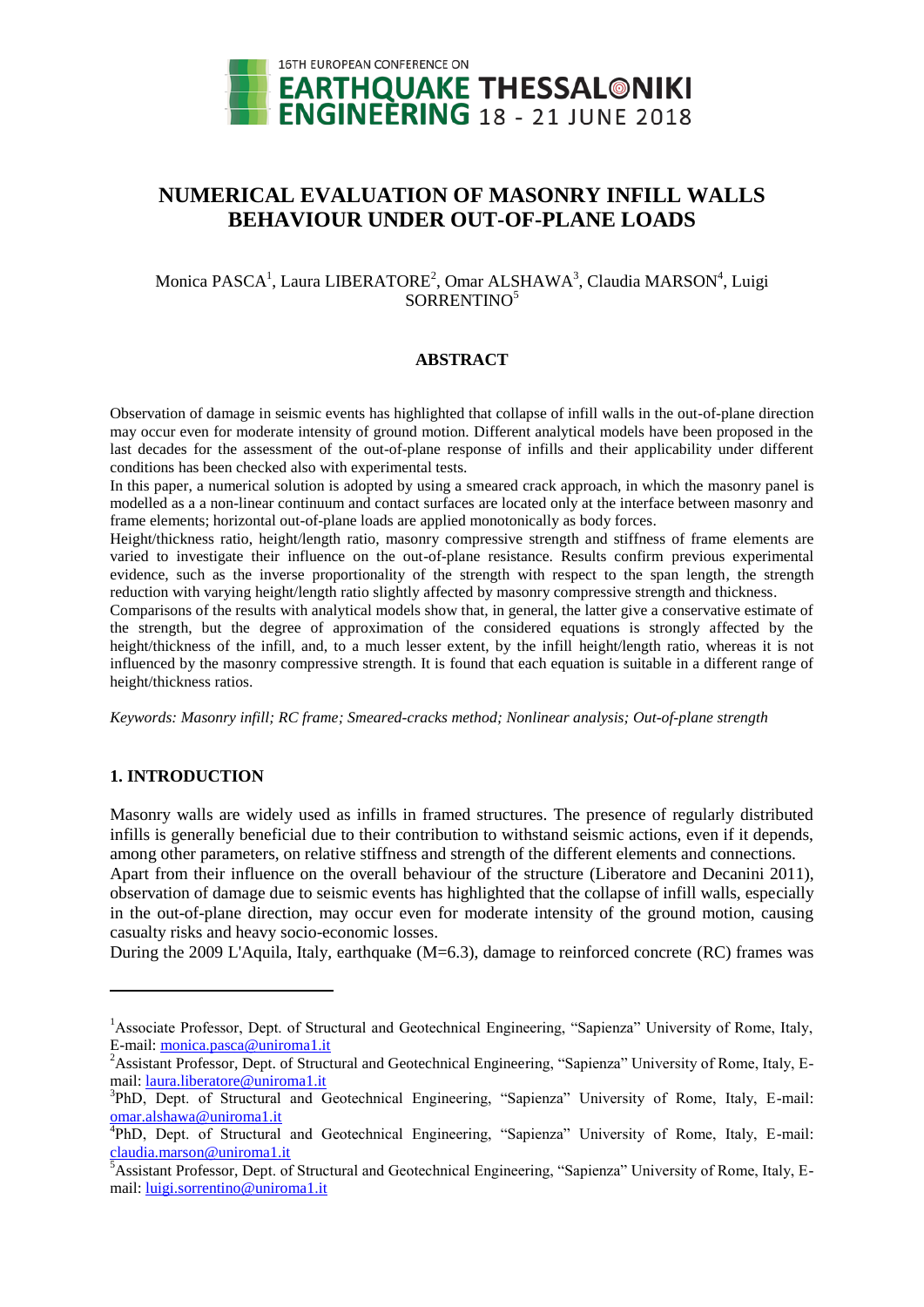often restricted to exterior infill walls and interior partitions, varying from small cracks to collapse (Braga et al. 2011, Decanini et al. 2012). Masonry infill panels failed primarily out-of-plane mostly due to the lack of connections between the two wythes of the masonry panels and between the infill and the surrounding frame. Similar conditions have been reported after the 2011 Simav, Turkey, earthquake  $(M=5.7)$  (Inel et al. 2013), which also highlighted the higher vulnerability of infill walls placed at the overhang portions of buildings due the effect of the vertical acceleration, which loosen the contact between the wall and the surrounding beams. At the same time, often, failure of infills takes place at the lower stories of buildings, due to the interaction between in-plane and out-of-plane loads; namely, damage produced by in-plane shear forces, which are larger at the bottom storeys, increases the out-of-plane vulnerability of the infills. This indicates that out-of-plane damage cannot be merely related to out-of-plane floor accelerations, which are generally higher at the upper stories.

Failures have also shown that a predominant role in the out-of-plane response is played by the type of connection between the masonry and the frame, as during the 1999 Athens, Greece, earthquake (M=5.9), when defective joints between the infill and the upper beam triggered the tilting of the panel (Decanini et al. 2005).

For these reasons, the interest in the out-of-plane behaviour of infill walls has been growing in the last years, as witnessed by many recent studies (e.g. Hak et al. 2014, Furtado et al. 2016, Shing et al. 2016, Asteris et al. 2017).

Experimental tests have been conducted by different researchers to asses strength and ductility of masonry walls loaded in the out-of-plane direction. The published literature reports monotonic, cyclic and dynamic tests on masonry panels. Such studies have investigated the influence of various factors, e.g. the height/thickness ratio, the panel thickness, the boundary conditions, the presence of prior inplane damage. A review is presented in Liberatore and Pasca (2014). Test results have shown the importance of the boundary conditions on both the breaking mechanism and the strength of the masonry; furthermore, both the height/thickness of the panel and the presence of prior in-plane damage affect the out-of-plane stiffness and strength of the wall.

At the same time, and in relation with the abovementioned experimental tests, several analytical models have been proposed, starting from the one-way spanning brickwork beams with rigid supports due to arching (McDowell et al. 1956). After that, based on empirical observations, the two-way arching action has been investigated by Dawe and Seah (1989) and Flanagan and Bennett (1999), who highlighted the circumstances that the support conditions influence noticeably the crack pattern and proposed similar expressions for the ultimate capacity, related to the masonry compressive strength, the panel thickness, length and height, and the bending and torsion stiffness of the columns and of the beams of the external frame.

Usually, the expressions suggested to estimate the out-of-plane capacity of infills are calibrated or verified through comparison with experimental results and are thus related to a specific type of frame (RC or steel) and of masonry (brick masonry, concrete block, etc.) and their use in different situations should be examined carefully. Models based on the arching behaviour may provide conservative or unconservative estimates of the capacity according to the model under consideration. Moreover, there are situations in which the arching behaviour does not develop even in the case of small height/thickness ratios.

A review of methods that have been proposed for the assessment of the out-of-plane response of infills is reported in Pasca et al. (2017), including those specified in current code provisions. In the same work, the authors have analysed the proposed analytical models suitability under different conditions, by applying some of these models to reproduce the out-of-plane strength measured in experimental tests.

Unfortunately, the use of predictive equations under conditions that differ from those used for their calibration turned out to be not always appropriate.

The great variability of the materials and the large number of parameters involved, makes it difficult the selection of a unique model for the assessment of the out-of-plane strength for the different real cases. And, even though different models take into account essential parameters, such as the height/thickness ratio and the boundary conditions of the panel, the strength

of the masonry and the presence of cracks due to prior in-plane damage, the interaction among these factors is not straightforward and requires further investigation.

In this paper, the out-of-plane strength of infill walls is investigated by means of non-linear monotonic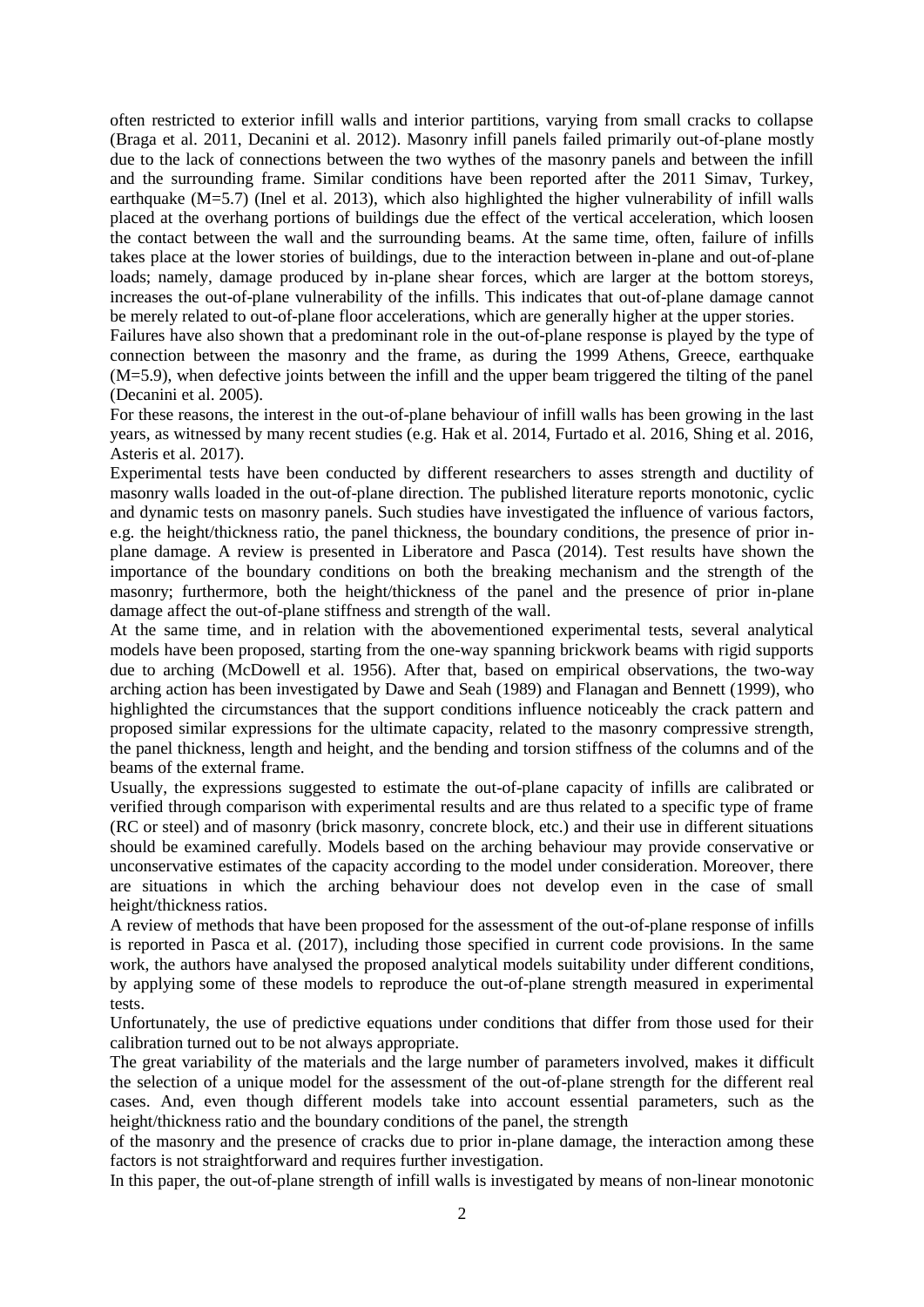(push-over) finite element analyses. Masonry is modelled by resorting to a smeared-crack approach, whereas contact surfaces are employed at the interface between masonry panel and surrounding structure. Frame elements are modelled by means of a linear elastic material.

With the aim of evaluating the influence of various features affecting the response, a parametric analysis is carried out. Different frame and panel characteristics are considered, such as the masonry panel dimensions, height/thickness ratio and compressive strength and the frame stiffness.

The results of the numerical analyses are discussed and compared with analytical expressions proposed by different authors. Being this study based on a parametric analysis, there is no comparison with experimental tests available in the literature, which has been performed and presented elsewhere (Pasca et al. 2017). Moreover, in a previous work (Liberatore et al. 2016), some experimental tests have been used to validate and calibrate the numerical model adopted herein for the parametric analysis.

#### **2. NUMERICAL INVESTIGATION**

To investigate the influence of the main parameters affecting the out-of-plane response, different models of one-bay one-storey RC infilled frames have been implemented varying the following features: height/length ratio (*h/l* = 0.6, 0.75, 1.0), height/thickness ratio (*h/t* = 8, 10, 12, 15, 20, 25), frame elements stiffness (two values are considered, one about double of the other), masonry compressive strength  $(f'_m = 1.5, 5, 10, 15 \text{ MPa})$ . The height/length and height/thickness ratios are varied by changing the infill span and thickness, while the height remains constant and equal to 3 m.



Figure 1. One-bay one-storey infilled frames.

## *2.1 Modelling aspects*

In order to reproduce the out-of-plane response of masonry infill walls, the LS-DYNA software package (LSTC 2013) has been employed here within an ANSYS environment. In a previous study, different modelling strategies were assessed by means of comparisons with experimental tests available in the literature (Liberatore et al. 2016). Specifically, the following approaches have been examined: i) finite-discrete method with an elastic material; ii) finite-discrete method with a non-linear material and iii) smeared-cracks method with a non-linear material. In the first two cases, units were modelled as isolated elements connected to one another and to the frame by means of contact interfaces; either an elastic material or a nonlinear material were used for the units; in the first case the non-linearity was thus concentrated along the contact surfaces. In the smeared crack approach, the masonry panel was modelled as a non-linear continuum; the contact interfaces were located only at the interface between masonry and frame elements. The latter approach, which was found both efficient and able to reproduce the experimental response, is used in the present study to perform the numerical analyses. Masonry is thus modelled as a smeared crack material. Eight-node solid elements with a single integration point are used. The major disadvantage of one-point integration is the need to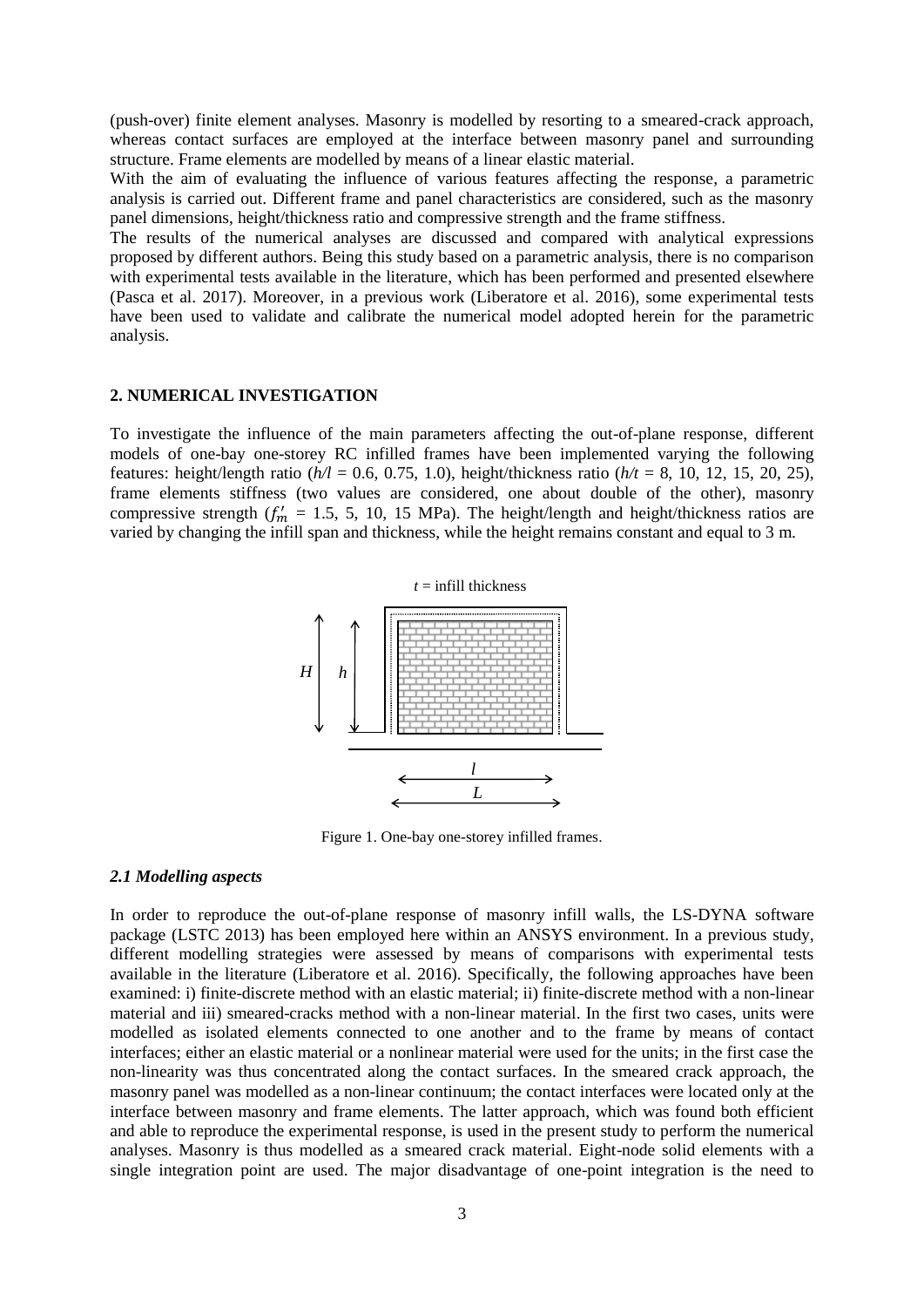control the zero-energy modes that arise, called "hourglassing" modes, which might enlarge and destroy the solution; to overcome this flaw, a Flanagan-Belytschko stiffness-type stabilisation is used (Hallquist 2006).

Contact interfaces, which allow the transmission of both compressive and tensile forces, are used to model the interaction between the masonry and the surrounding frame. In compression, to avoid the penetration between nodes and contact surface, the standard penalty method is used. The method consists in placing normal springs between surfaces that are in contact. The interface stiffness depends on the stiffness of the materials that are in contact and on a scale factor, named penalty factor. For this parameter, a default value of 0.1 is recommended in the case of contact between similarly refined meshes of comparably stiff materials. However, a value of 0.05, which is expected to give more adequate results for masonry materials (Burnett et al. 2007), is used in this study.

To investigate the influence of specific parameters without introducing further sources of variability, the frame horizontal displacements are not permitted in the out-of-plane direction. At the bottom, the frame is fixed, whereas the masonry panel is connected to the ground by means of contact interfaces.

A linear elastic material is employed for the frame, whereas the Winfrith smeared-crack concrete material model (Broadhouse and Attwood 1993) is used for the masonry. The model is defined by the initial tangent modulus, the Poisson's ratio and the uniaxial compressive and tensile strengths. The default pressure versus volumetric strain curve is adopted.

Gravitational loads are first applied to the model. Static or quasi-static loads are simulated resorting to mass damping to eliminate dynamic oscillations. Moreover, to avoid high frequency oscillations during the application of the gravity loads, these are applied slowly from zero to gravity acceleration. Afterward, horizontal loads are applied monotonically in the out-of-plane direction as body forces, i.e. proportional to the mass.

#### **3. RESULTS**

Out-of-plane strength and stiffness are estimated from the numerical analyses. The pushover curves, i.e. the horizontal pressure versus horizontal displacement of the infill mid-point are plotted and analysed. An example is reported in Figure 2, where the pressure  $q$  is shown as a function of mid-point out-of-plane displacement. The curves show that the response is linear elastic until the cracking of the infill; afterward, an abrupt increment of the horizontal displacement is observed. Due to the fact that the analyses are force-controlled, ultimate displacements and ductility cannot be assessed. As expected, the effect of the panel height/thickness ratio on both horizontal stiffness and strength is significant.



Figure 2. Out-of-plane pressure versus horizontal displacement with varying infill thickness, infill characteristics:  $h = 3$  m,  $f'_m = 1.5$  MPa.

The effect of the height/thickness ratio and of the masonry compressive strength on the out-of-plane resistance is highlighted in Figure 3 for three different height/length ratios: *h/l* = 1, 0.75 and 0.6. A strength reduction is noted with decreasing height/length ratio. This outcome is consistent with the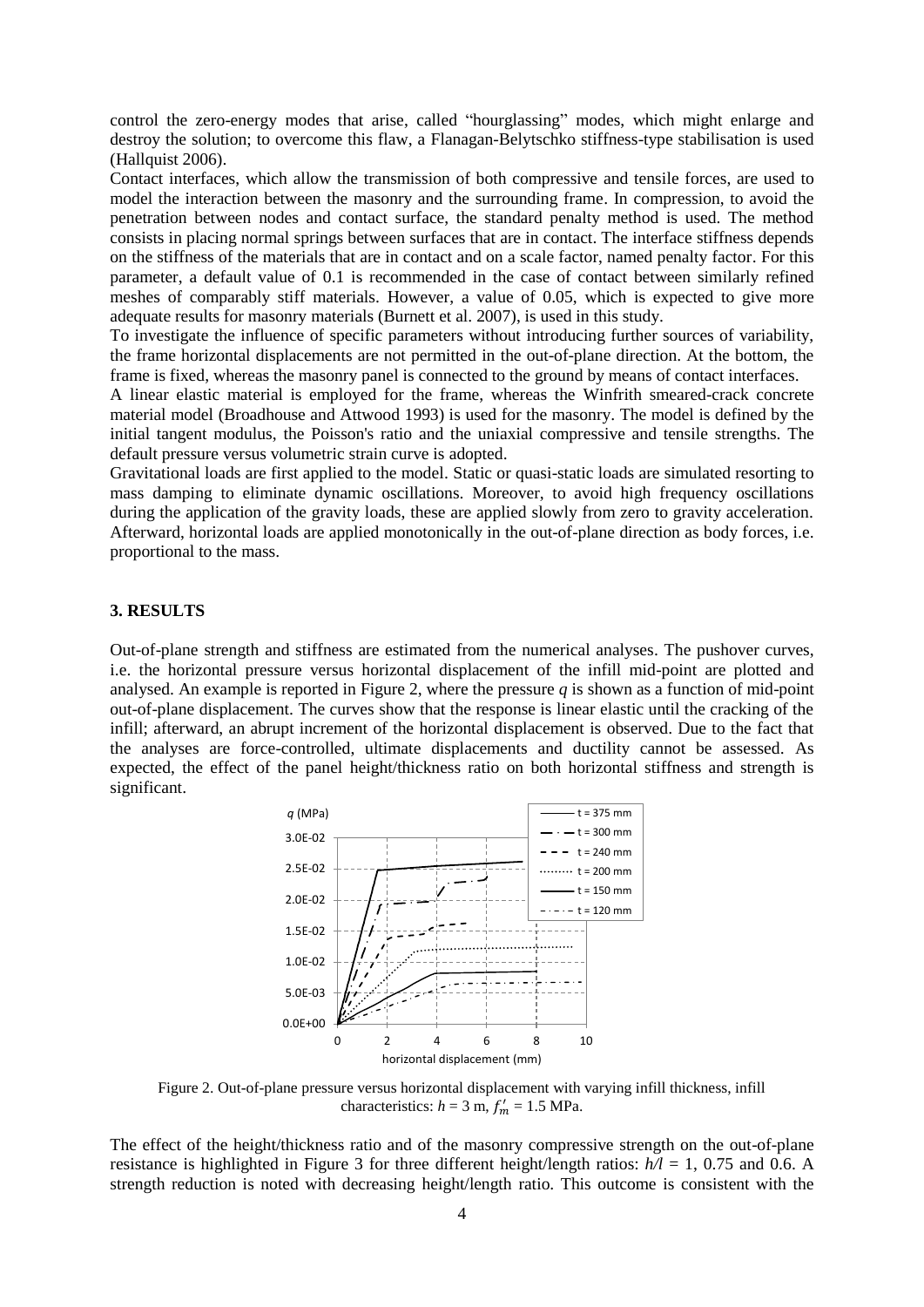formation of a two-way arching action that can fully develop when the height/thickness ratio is close to 1; on the contrary, when one dimension is significantly larger than the other, the arching action tends to develop mainly along the shorter direction.

The strength reduction with varying height/length ratio is slightly affected by the masonry compressive strength and by the infill thickness. The ratio between the strength estimated for height/length ratios lower than 1 and the strength obtained for the square infill (height/length ratio = 1) is almost constant with the variation of the other two parameters; the mean values of this ratio and the corresponding standard deviations and coefficient of variations are reported in Table 1. For height/length ratios equal to 0.75 and 0.60 the strength is, on average, about 0.73 and 0.58 of that for  $h/l = 1.00$ , respectively. These values confirm experimental evidence according to which the strength is inversely proportional to the span length (Pasca et al. 2017). The coefficient of variation of the above ratio is about 0.11 in both cases, indicating a very low dispersion of the data.

In Figure 3, trend-lines are also reported for different values of the masonry compressive strength. The strength is accurately reproduced as a function of the height/thickness ratio by a power law with exponent comprised between  $-1.17$  and  $-1.37$ , such as:

$$
q = c \left(\frac{h}{t}\right)^{-1.17 \div -1.37} \tag{1}
$$

where  $c$  is a coefficient dependent on the masonry compressive strength and, to a lesser extent, on the panel height/length ratio. As expected, the out-of-plane capacity decreases with decreasing masonry compressive strength. However, this reduction is more evident for the thicker infills (lower height/thickness ratio in Figure 3).



Figure 3. Out-of-plane strength: a)  $h/l = 1$  (panel 3×3 m<sup>2</sup>); b)  $h/l = 0.75$  (3×4 m<sup>2</sup>); c)  $h/l = 0.6$  (3×5 m<sup>2</sup>). Trendlines are also reported, where *y* represents the strength per unit area, *q*, and *x* is the height/thickness ratio, *h/t*.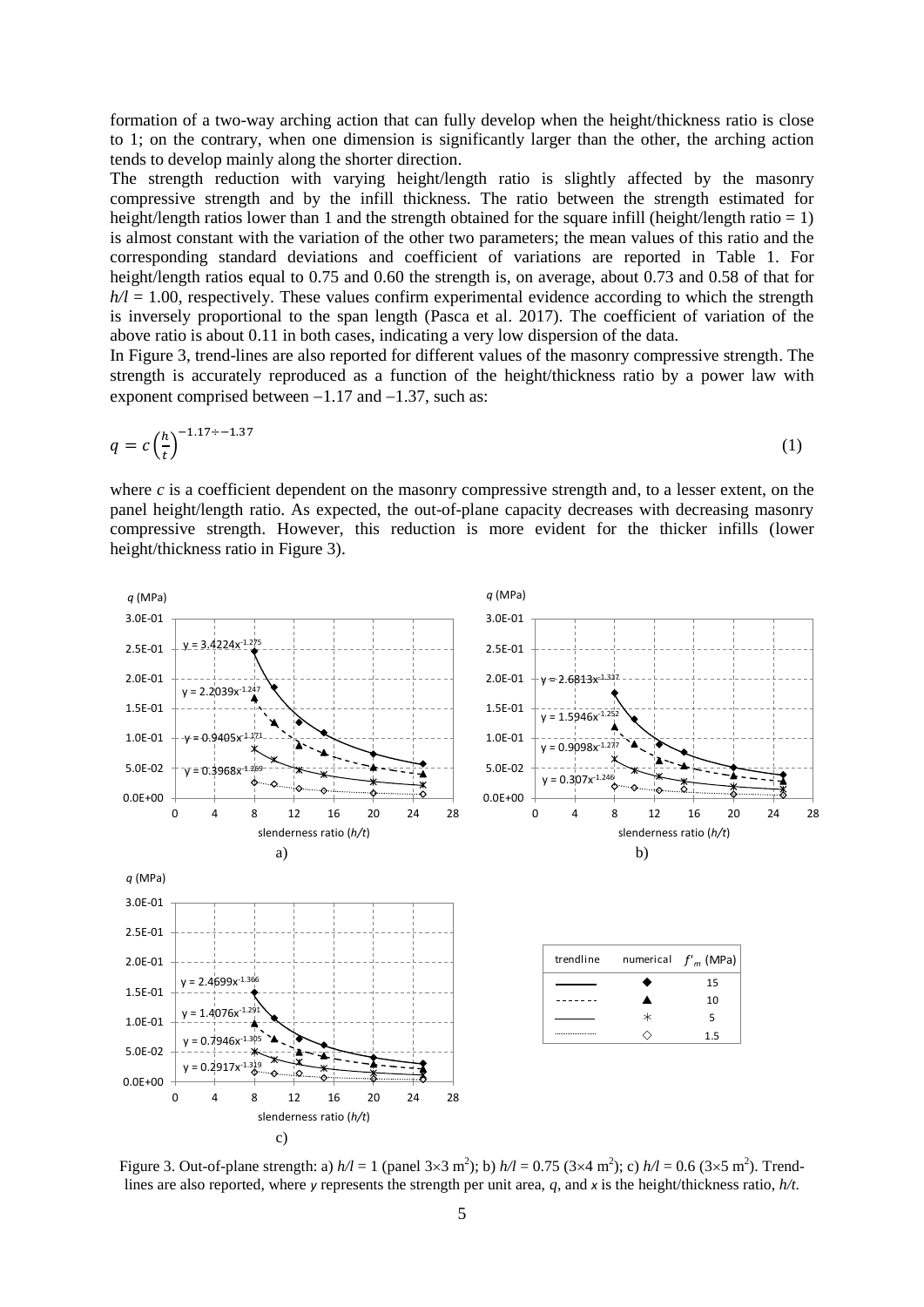|                          | $q_{3x4}$ $q_{3x3}$ | $q_{3\times 5}/q_{3\times 3}$ |
|--------------------------|---------------------|-------------------------------|
| mean                     | 0.731               | 0.584                         |
| standard deviation       | 0.081               | 0.061                         |
| coefficient of variation | 0.111               | 0.105                         |

Table 1. Ratio between the strength estimated for infills having  $h/l = 0.75$  (3×4 m<sup>2</sup>) and  $h/l = 0.6$  (3×5 m<sup>2</sup>) and the strength obtained for the square infill  $(h/l = 1, 3 \times 3 \text{ m}^2)$ .

As far as the frame stiffness is concerned, the performed analyses do not show significant differences for the two frames considered. However, the increase of the frame member stiffness should result in an improvement of the infill out-of-plane capacity. This aspect deserves further investigation.

#### *3.1 Comparison with analytical models*

For the considered infilled frames, the ultimate load has been calculated according to different formulas available in the literature. Specifically, the equations listed in Table 2 have been applied. They are based on the arching theory (one-way arching or two-way arching), according to which an arching effect develops in the panel, if properly constrained, when subjected to out-of-plane loads. In general, this effect depends on the capacity of the frame members of resisting the thrust and on the infill height/thickness and height/length ratios.

| Table 2. Analytical model considered for comparison. |  |  |
|------------------------------------------------------|--|--|
|                                                      |  |  |

| Ref.                                               | <b>Equation</b>                                                                                                                          |     |
|----------------------------------------------------|------------------------------------------------------------------------------------------------------------------------------------------|-----|
| Dawe and Seah<br>(1989)                            | $q = 4.5(f_m')^{0.75}t^2(\alpha/l^{2.5} + \beta/h^{2.5})$                                                                                | (2) |
| Angel et al. (1994)<br>and Abrams et al.<br>(1996) | $q = \frac{2f'_m}{(h/t)} \lambda R_1 R_2$                                                                                                | (3) |
| Bashandy et al.<br>(1995)                          | $Q = 8 \frac{M_{yv}}{h} (l-h) + 8 M_{yv} ln(2) + 8 \frac{M_{yh}}{h} \left(\frac{x_{yv}}{x_{yh}}\right) ln \left(\frac{l}{l-h/2}\right)l$ | (4) |
| Eurocode $6(2005)$                                 | $q_d = f_d \left(\frac{t}{l}\right)^2$                                                                                                   | (5) |

 $h =$  panel height;  $l =$  panel length;  $t =$  panel thickness;  $f'_m =$  masonry compressive strength;  $q =$ uniform pressure which causes the out-of-plane collapse;  $\alpha$  and  $\beta$  = parameters which depend on the bending and torsional stiffness of columns and beams;  $\lambda$  = parameter depending on the height/thickness ratio;  $R<sub>1</sub>$  = reduction factor that accounts for the magnitude of prior in-plane damage;

 $R_2$  = reduction factor that accounts for the flexibility of the confining frame;  $Q$  = out-of-plane force resistance;  $x_w$  and  $x_{vh}$  are functions of the mechanical and geometrical characteristics of the infill;

 $M_{\gamma}$  and  $M_{\gamma h}$  are functions of  $x_{\gamma}$  and  $x_{\gamma}$  and of the masonry compressive strength;  $q_d$  = design lateral strength;  $f_d$  = design compressive strength of the masonry in the direction of the arch thrust and  $l_a$  = length or height of the wall between supports capable of resisting the arch thrust.

Equations 2 and 4 take into consideration the two-way arching effect, which develops when the infill is restrained at four edges. In Bashandy et al. (1995), the infill is divided into vertical and horizontal strip segments, the maximum out-of-plane deflection is governed by the crushing of masonry in the central strips, and, in Equation 4, the first term is the force resisted by the central vertical strips, the second term is the force resisted by the lateral vertical strips and the third term is the force resisted by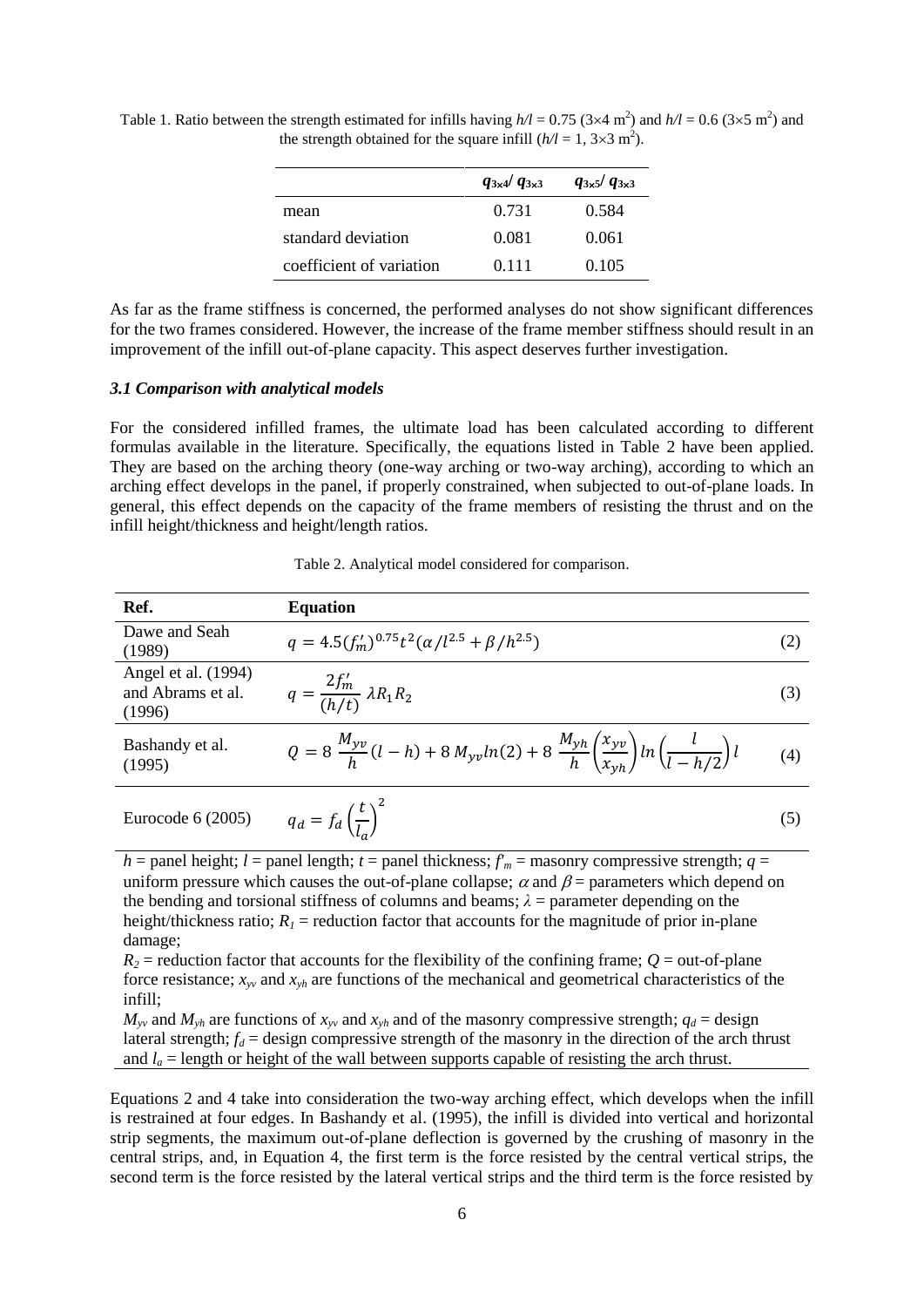the horizontal strips. Equations 3 and 5 take into account the arching action only in one direction (vertical or horizontal), the former considers also the effect of in-plane damage on the out-of-plane resistance and the effect of the flexibility of the confining elements. Equation 5 gives a design lateral strength and is valid for height/thickness ratios not exceeding 20; in this paper, with the aim of comparison, this equation is applied considering the mean compressive strength of masonry in lieu of the design strength.

The mean, standard deviation and coefficient of variation of the predicted/numerical strength ratios are reported in Table 3. The predicted values are those calculated with the equations listed in Table 2, whereas the numerical values are those estimated through the numerical analyses. On average the considered analytical models give a conservative estimate of the numerical strength, with the exception of the Bashandy et al.'s one. However, the degree of approximation of the considered equations is strongly affected by the height/thickness ratio of the infill, and, albeit to a much lesser extent, by the infill height/length ratio, as shown in Figure 5, where data are grouped according to height/thickness ratio, height/length ratio and masonry compressive strength.



Figure 4. Out-of-plane strength, panel dimensions  $3\times 4$  m<sup>2</sup>, comparison between numerical values (present study) and analytical models (Table 2).

Figures 4 and 5 highlight that:

• the Dawe and Seah's equation underestimates the numerical strength, the mean values of the predicted/numerical ratio being always smaller than 0.6. The degree of approximation is almost independent of the height/length ratio and of the masonry compressive strength, whereas it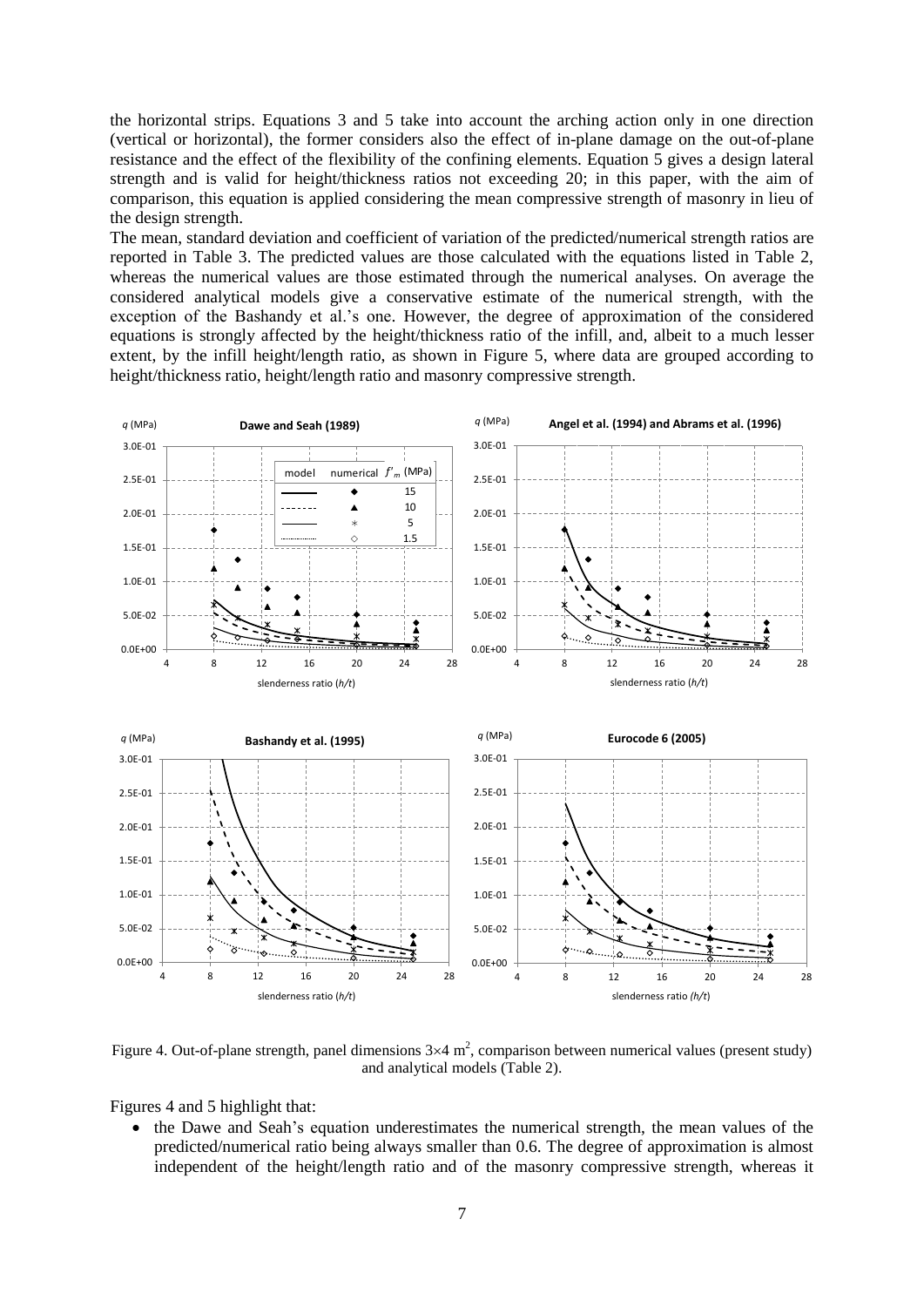depends on the height/thickness ratio: the higher is the height/thickness ratio, the worst is the prediction;

- concerning the Angel et al.'s model and the Eurocode 6 equation, the prediction/numerical ratio decreases, on average, with increasing height/thickness and height/length ratios, while the influence of the masonry compressive strength is not evident;
- the Bashandy et al.'s equation overestimates the numerical strength for height/thickness ratios lower than 15, whereas it underestimates the strength for higher height/thickness ratios. The mean predicted/numerical strength ratio is not affected by height/length ratio, indicating that the equation is able to capture the two-way arching effect, which depend on both height and length of the infill wall, and it is slightly affected by the masonry compressive strength, being the mean ratios comprised between about 1.06 and 1.34.

Table 3. Ratio between the strength predicted by analytical models (Table 2) and estimated by the numerical analyses.

|                          | predicted/numerical strength |                                             |                           |                      |  |
|--------------------------|------------------------------|---------------------------------------------|---------------------------|----------------------|--|
|                          | Dawe and<br>Seah (1989)      | Angel et al. (1994)<br>Abrams et al. (1996) | Bashandy et<br>al. (1995) | Eurocode 6<br>(2005) |  |
| mean                     | 0.3868                       | 0.6532                                      | 1.2280                    | 0.8525               |  |
| standard deviation       | 0.1362                       | 0.3885                                      | 0.5953                    | 0.3167               |  |
| coefficient of variation | 0.3520                       | 0.5948                                      | 0.4848                    | 0.3715               |  |



Figure 5. Mean ratio between the predicted and numerical strength. Data are grouped according to slenderness ratio ( $h/t$ ), height/length ratio ( $h/l$ ) and masonry compressive strength ( $f'$ <sub>*m*</sub>). DS = Dawe and Seah (1989), Aetal = Angel et al. (1994) and Abrams et al. (1996), Betal = Bashandy et al. (1995), EC6 = Eurocode 6 (2005).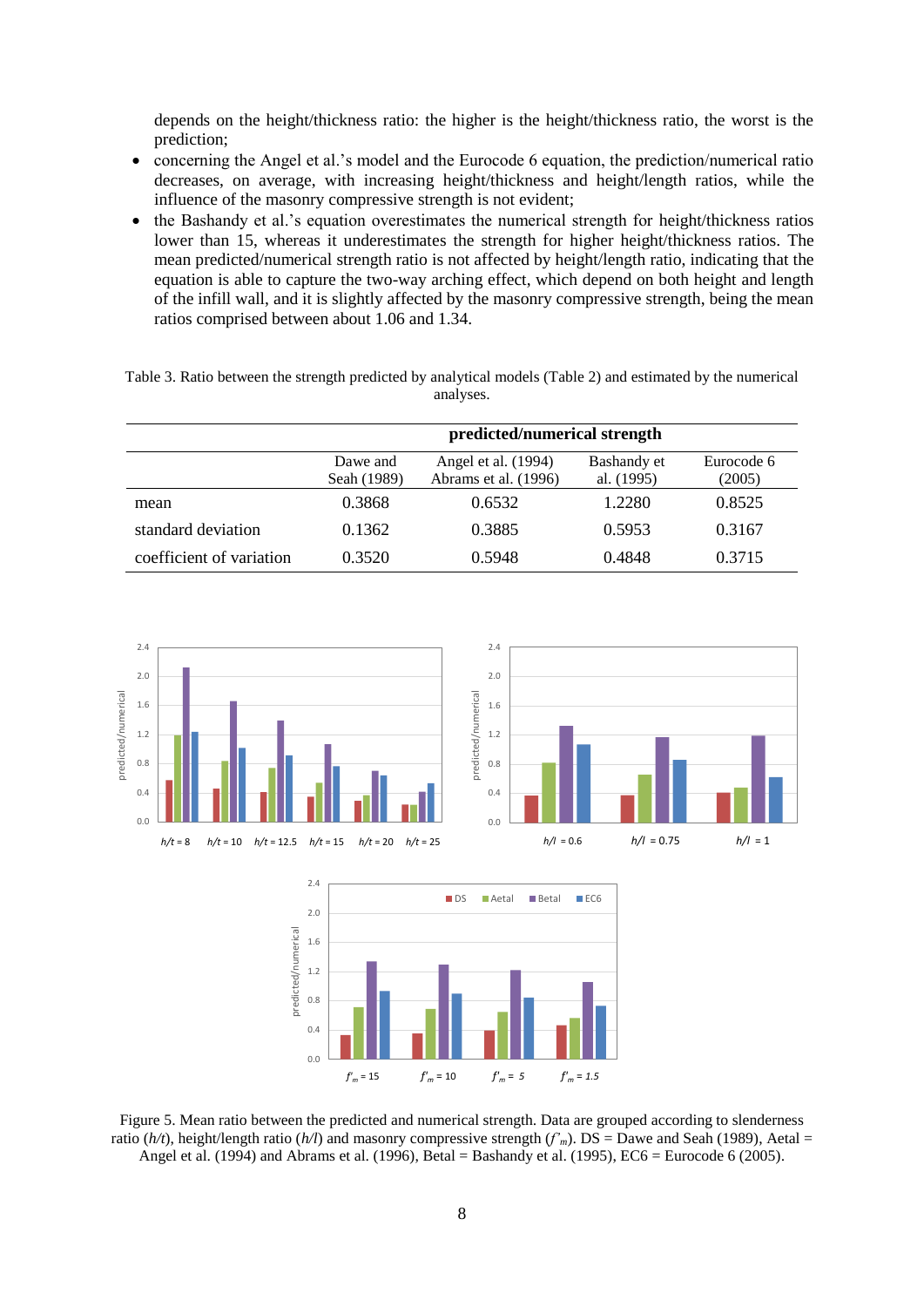# **4. CONCLUSIONS**

Numerical analyses were performed to assess the out-of-plane response of masonry infills. Masonry is modelled by resorting to a smeared crack approach and contact surfaces are placed at the interface between masonry and frame elements. Horizontal out-of-plane loads are applied monotonically as body forces, therefore the degradation of stiffness and strength after the peak load and the ultimate displacement are not assessed. The out-of-plane resistance has been investigated considering the following parameters: height/thickness ratio, height/length ratio, masonry compressive strength and stiffness of frame elements. A comparison of the results with analytical models proposed by different authors is finally performed. The main inferences of the study can be summarised as follows.

- For height/length ratios equal to 0.75 and 0.60, the strength is, on average, about 0.73 and 0.58 of that for a square infill, respectively. This trend confirms experimental evidence according to which the strength is inversely proportional to the span length.
- The strength reduction with varying height/length ratio is slightly affected by the masonry compressive strength and by the infill thickness.
- The strength is accurately reproduced as a function of the height/thickness ratio by a power law with exponent comprised between  $-1.17$  and  $-1.37$ .
- The reduction of the out-of-plane capacity with decreasing masonry compressive strength is more evident for thicker infills and less for more slender panels.
- Concerning the surrounding frame, it was expected that an increase of the member stiffness, which implies a larger capacity to resist thrusts from arching actions, would result in an increase of the infill out-of-plane capacity. Such effect was not observed but this aspect requires further investigations.
- In general, the considered analytical models give a conservative estimate of the strength, with the exception of the Bashandy et al.'s one. However, the degree of approximation of the considered equations is strongly affected by the height/thickness ratio of the infill, and, to a much lesser extent, by the infill height/length ratio, whereas it is not influenced by the masonry compressive strength. This indicates that each of the considered equations is suitable in a different range of height/thickness ratios.

Other aspects that require further investigations and are not dealt with in this study are the presence of previous in-plane damage and the presence of openings in the infill. Several authors have investigated the former, whereas the effect of openings has not been adequately studied until now. However, it is possible to assert that both the in-plane damage and the openings have a negative effect on the out-ofplane stiffness and strength of an infill wall.

#### **5. ACKNOWLEDGMENTS**

The financial support of the Ministry of the Instruction, University and Research of Italy (MIUR) is gratefully acknowledged. This work has been partially carried out under the programs "Dipartimento della Protezione Civile – Consorzio RELUIS", Masonry Constructions, General and Territorial Topics. The opinions expressed in this publication are those of the authors and are not necessarily endorsed by the Dipartimento della Protezione Civile.

# **6. REFERENCES**

Abrams DP, Angel R, Uzarski J (1996). Out of Plane Strength of Unreinforced Masonry Infill Panels., *Earthquake Spectra*, 12(4): 825-844.

Angel, R., Abrams, D.P., Shapiro, D., Uzarski, J. and Webster, M. (1994). Behaviour of reinforced concrete frames with masonry infills, *Structural Research Series No. 589*, Department of Civil Engineering, University of Illinois, Urbana-Champaign.